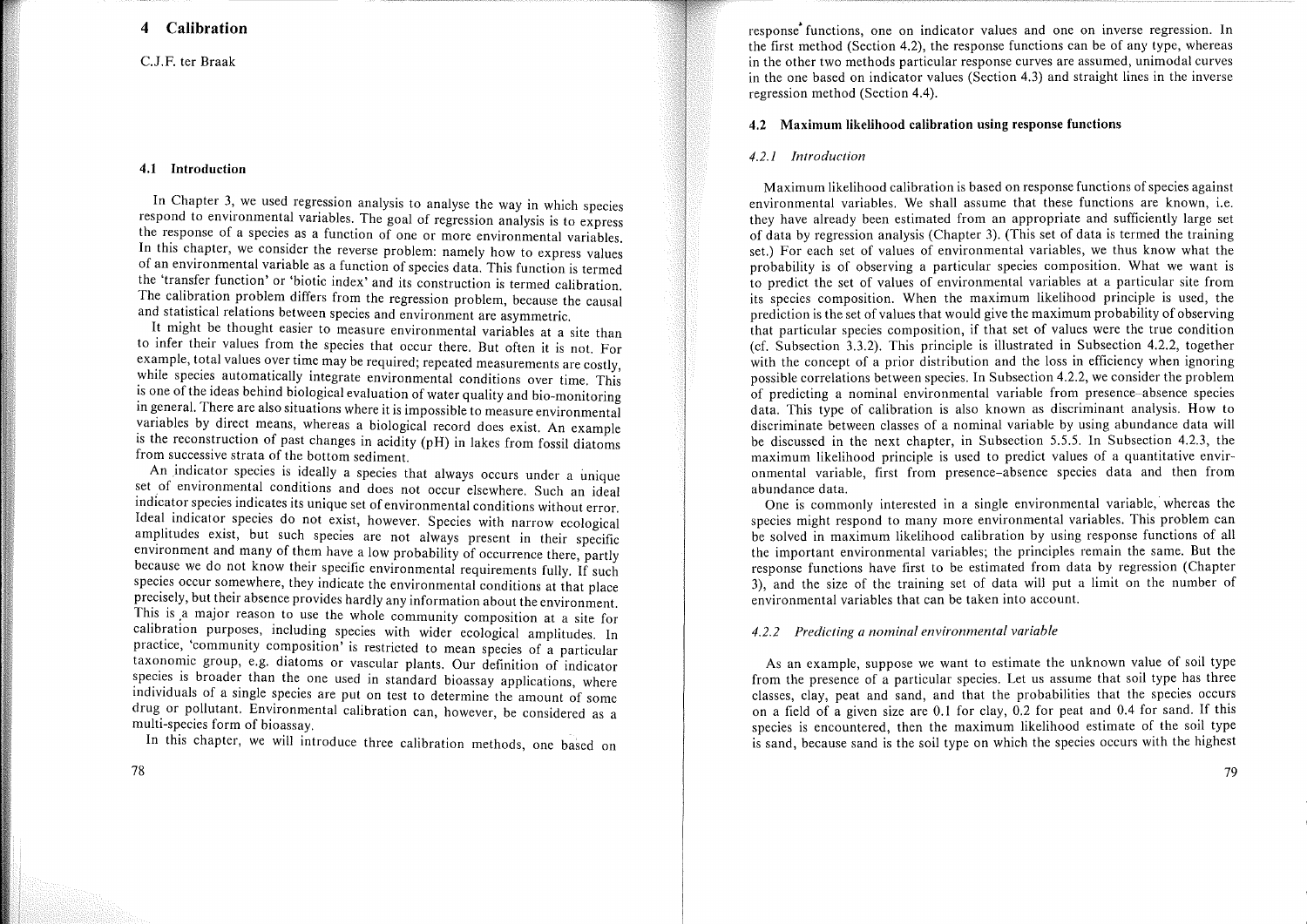probability. If the species is absent, the maximum likelihood estimate is clay. because clay IS the soil type where the species is absent with the highest probability. These are the rules of assignment or classification. When the species is present, the proportion of wrong assignments is  $(0.1 + 0.2)/(0.1 + 0.2 + 0.4) = 0.43$ . If the species is absent, the proportion of wrong assignments is  $(0.8 + 0.6)/(0.9)$  $+ 0.8 + 0.6$  = 0.61, a small reduction compared to random assignment, so then the assignment procedure is not very effective; note also that the rules defined above never assign to soil type peat.

- ---- -- ------~~ -~~~-

In these rules, it was implicit that clay, peat and sand occurred equally frequently. This may not be so. If we know beforehand that soil type clay is encountered three times as often as peat or sand, then we could bet on the soil type being clay without any further information. This knowledge about the soil types a priori is termed the 'prior distribution', which is 0.6, 0.2, 0.2 in the example. If we also know that the species is present in a particular field, the probability that its soil type is clay is (apart from a normalizing constant) the product of the prior probability of clay and the probability that the species occurs on clay, that is:  $0.6 \times 0.1 = 0.06$ , compared to  $0.2 \times 0.2 = 0.04$  for peat and  $0.2 \times 0.4 =$  $0.08$  for sand. From these values, we obtain 'posterior probabilities' by dividing these values by their sum,  $0.06 + 0.04 + 0.08 = 0.18$  in the example, so that the posterior probabilities for clay, peat and sand are 0.33, 0.22 and 0.44, respectively. The maximum of these probabilities is 0.44 for sand. The extra information that the species is present in the field changes our preference a priori from clay to sand. If the prior distribution is, however, 0.8, 0.1 and 0.1, then the maximum likelihood estimate is always clay, even if the species is present at the field. It is therefore important for the construction of the assignment rule for what frequencies the soil types are expected to be encountered on when the assignment rule will be used. The prior distribution is said to be uniform when the frequencies are equal. This distribution is often assumed when the true distribution is unknown. Many of the controversies in the statistical literature about calibration concern the question whether it is prudent to use the distribution of the fields in the training set as a prior distribution (Brown 1979). Rules based on the maximum likelihood principle have the attractive property that they minimize the number of wrong assignments (misclassifications). As a consequence, each wrong assignment is counted equally. There are, however, situations where one wrong assignment (e.g. assignment to peat instead of to clay) has more serious consequences than another (e.g. assignment to peat instead of to sand). This aspect of costs can be incorporated in the construction of assignment rules (e.g. Lachenbruch 1975).

In the following, we will assume equal costs for wrong assignments and a uniform prior distribution unless explicitly stated otherwise. So environmental conditions will be predicted on the basis of the response function of the species only.

We now extend the example. Apart from the species of that example. Species A, there is a second species, Species B, that only occurs rarely on clay or peat  $(p = 0.01)$  but often on sand  $(p = 0.98)$ . If a field only contains Species A, then the absence of Species B indicates that its soil type is not likely to be sand; peat is then the most logical bet. Peat is also the maximum likelihood estimate

80

if the responses of the species are independent; the probabilities of 'Species A present and Species B absent' for the three soil types are  $0.1 \times 0.99 = 0.099$ ,  $0.198$  and  $0.008$ , respectively, the maximum being for peat. The proportion of wrong assignment (0.35) is less than in the first example with Species A only. In this example (and also in the previous one), the absence of a species thus provides information on the environment.

In this example, an extra assumption was needed to calculate the probability of 'Species A present and Species B absent', namely that the responses of the two species were independent, so that the joint probability could simply be obtained by multiplication of the probability of 'Species A present' and the probability of 'Species B absent'. However the example was constructed in such a way that the best assignment rule would not change, even if the responses of the species were interdependent. In the next example, the assignment rule can be improved considerably if we account for known correlation between the responses of species.

For simplicity, this example includes only two soil types, clay and sand, with equal probabilities of occurrence of Species A  $(p = 0.2)$  and of Species B  $(p = 0.4)$ . If the responses of Species A and Species B are independent, there is no way of discriminating between clay and sand on the basis of their responses; each assignment rule is wrong for half the cases. But suppose now that these species have preference for a different water-table when on sand, and are indifferent to the water-table when on clay. If both species are encountered in a field, its soil type is not likely to be sand. The probability of both species being present is close to zero on sand, whereas this probability is much larger on clay (0.2  $\times$  0.4 = 0.08). It is therefore possible to improve the assignment rule by using the (negative) correlation between the species. To construct this improved rule, we must know four probabilities:

- $-$  the probability of A only
- the probability of B only
- the probability of A and B
- $-$  the probability of neither A nor B.

If there are  $m$  species, we need to know  $2<sup>m</sup>$  probabilities to construct the maximum likelihood assignment nile. All these probabilities must be estimated from the training set, an impossible task if the number of species exceeds 10, even if the training set is huge. Lachenbruch ( 1975, p. 41-46) described solutions to this problem when the dependence between species is simple. If the dependence between responses is caused by another environmental variable, it is most natural to incorporate this variable explicitly in the response function and to maximize the likelihood for both environmental variables jointly.

# *4.2.3 Predicting a quantitative environmental variable*

#### *Presence-absence species data*

Assume that the response curve of the probability that a particular species is present is unimodal. Further assume that the environmental variable to be inferred takes the value  $x_0$  for a particular field. If the species is present, the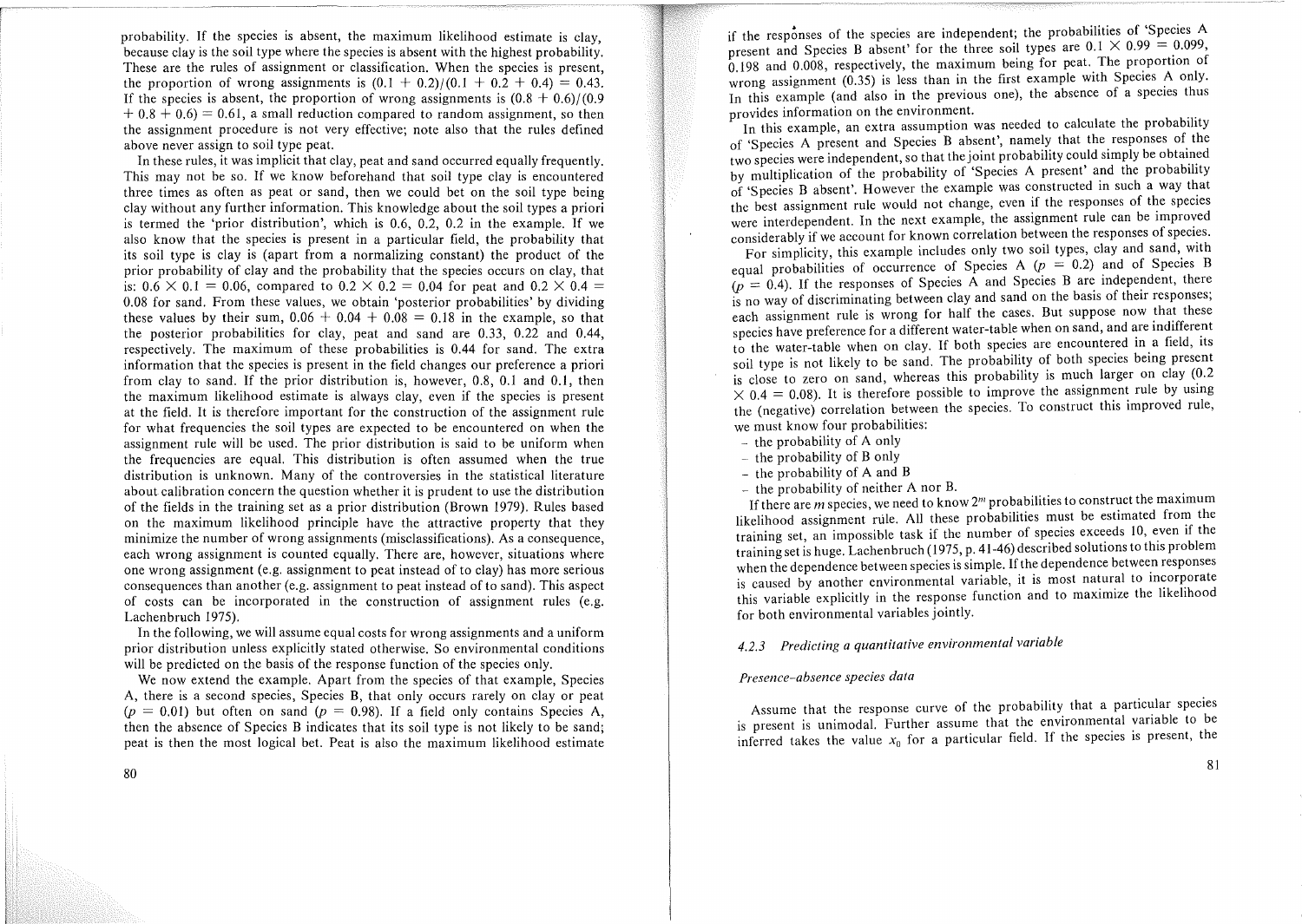maximum likelihood estimate of  $x_0$  is then the optimum of the curve. At the optimum, the probability of occurrence of the species is clearly maximum. If the species is absent, there are two maximum likelihood estimates,  $-\infty$  and  $+\infty$ .

Suppose now that there are  $m$  species that respond to a single quantitative environmental variable *x* only and suppose that the responses of the species are mutually independent for each fixed value of *x.* Denote the response curve of the probability of occurrence of the *k*-th species by  $p_k(x)$ . The probability that the  $k$ -th species is absent also depends on x and equals  $\hat{I} - p_k(x)$ .

The probability of a combination of species is, by their independence, the product of the probabilities of occurrence of the species that are present and the probabilities of absence of the species that are absent. The maximum likelihood estimate of  $x_0$  is, again, the value for which the probability of the observed combination of species is *maximum:* In principle, we can calculate this probability for any value of *x* and determine the value of *x* that gives the highest probability. In practice, we need to write a computer program to do so.

The ratios of probabilities for different values of *x,* and not the absolute probabilities, are relevant in the estimation because a product of probabilities is calculated for every value of *x.* For rare species, whose maximum probability of occurrence is small, the ratio of the probabilities of occurrence for two values of *x* can still be very large. But the probability that a rare species is absent is always close to I, irrespective of the value of *x.* The ratio of the probabilities of absence for different values of  $x$  is therefore always close to 1. Consequently, absences of rare species cannot influence the maximum likelihood estimate very much and so provide hardly any information on the environment at a site.

### *Quantitative abundance data*

We now consider the estimation of an unknown value of a quantitative environmental variable  $(x)$  from a quantitative response  $(y)$  of a single species. If the response function is  $E_y = f(x)$  and the error is normally distributed, we obtain the maximum likelihood estimate by solving the equation  $y = f(x_0)$  for *x*<sub>0</sub>. In a graph of the response curve, this simply means drawing a horizontal line at the level of the value *y* and reading off *x* where this line cuts the response curve. For the straight line (Figure 3.1), this gives the estimate

## $\hat{x}_0 = (y - b_0)/b_1$ .

If the response curve is unimodal, the horizontal line cuts the response curve twice so that we obtain two estimates. This problem has led de Wit et al. (1984) to suggest that an indicator species should have a monotonic relation with the environmental variable of interest. But, if more than one species is used for calibration, the problem generally disappears (Brown 1982).

For later reference (Subsection 5.3.2), we consider the case where each of  $n_i$ species shows a straight-line relation with *x*, and we want to predict  $x_0$  from the *m* abundance values at the site. Reading off the graph for each species woulc give *m* possibly different estimates of  $x_0$ , and we want to combine them. The model for the data can be written as 82

 $E y_k = a_k + b_k x$ 

Equation **4.1** 

where  $v_k$  is the response of species k,  $a_k$  its intercept and

 $b<sub>k</sub>$  its slope parameter.

By minimizing the sum of squares of differences between the observed and expected responses, we obtain the combined estimate (as Equation 3.6):

$$
\hat{x}_0 = \sum_{k=1}^m (y_k - a_k) b_k / \sum_{k=1}^m b_k^2
$$
 Equation 4.2

This is the maximum likelihood estimate only in the special case that the species are independent and have equal error variances. For the general case see Brown (1982).

### **4.3 Weighted averaging using indicator values**

In this calibration method, the relation between a species and a (semi-) quantitative environmental variable  $(x)$  is summarized by a single quantity, the indicator value. Intuitively, the indicator value is the optimum, i.e. the value most preferred by a species. The value of the environmental variable at a site  $(x_0)$ is likely to be somewhere near the indicator values of the species that are present at that site. The method of weighted averaging takes it to be the average of these indicator values. If we have recorded abundances of the species, we may take a weighted average with weighting proportional to species' abundance and absent species carrying zero weight. The weighted average of indicator values is thus

$$
\hat{x}_0 = (y_1 u_1 + y_2 u_2 + \dots + y_m u_m) / (y_1 + y_2 + \dots + y_m)
$$
 Equation 4.3

where

 $y_1, y_2, ..., y_m$  are the responses of the species at the site,  $u_1, u_2, ..., u_m$  are their indicator values.

For presence-absence data, the average of the indicator values of the species present is also called 'weighted' because absent species implicitly carry zero weight. Note that the method of weighted averaging is also used in Section 3.7 to estimate the indicator value of a species, in particular, by taking a weighted average of values of an environmental variable (Equation 3.28).

The weighted average was proposed as a biotic index for many types of organisms: for vascular plants by Ellenberg (1948) and by Whittaker (1956); for algae by Zelinka & Marvan (1961); and for faunal communities in streams and rivers by Chutter (1972). A typical example is Ellenberg's (1948; 1979) system for predicting soil acidity, reviewed by Böcker et al. (1983). Ellenberg has grouped Central European plants into nine preference groups of soil acidity and assigned the scores 1 to 9 to these groups, the score 1 to the group with species that preferred the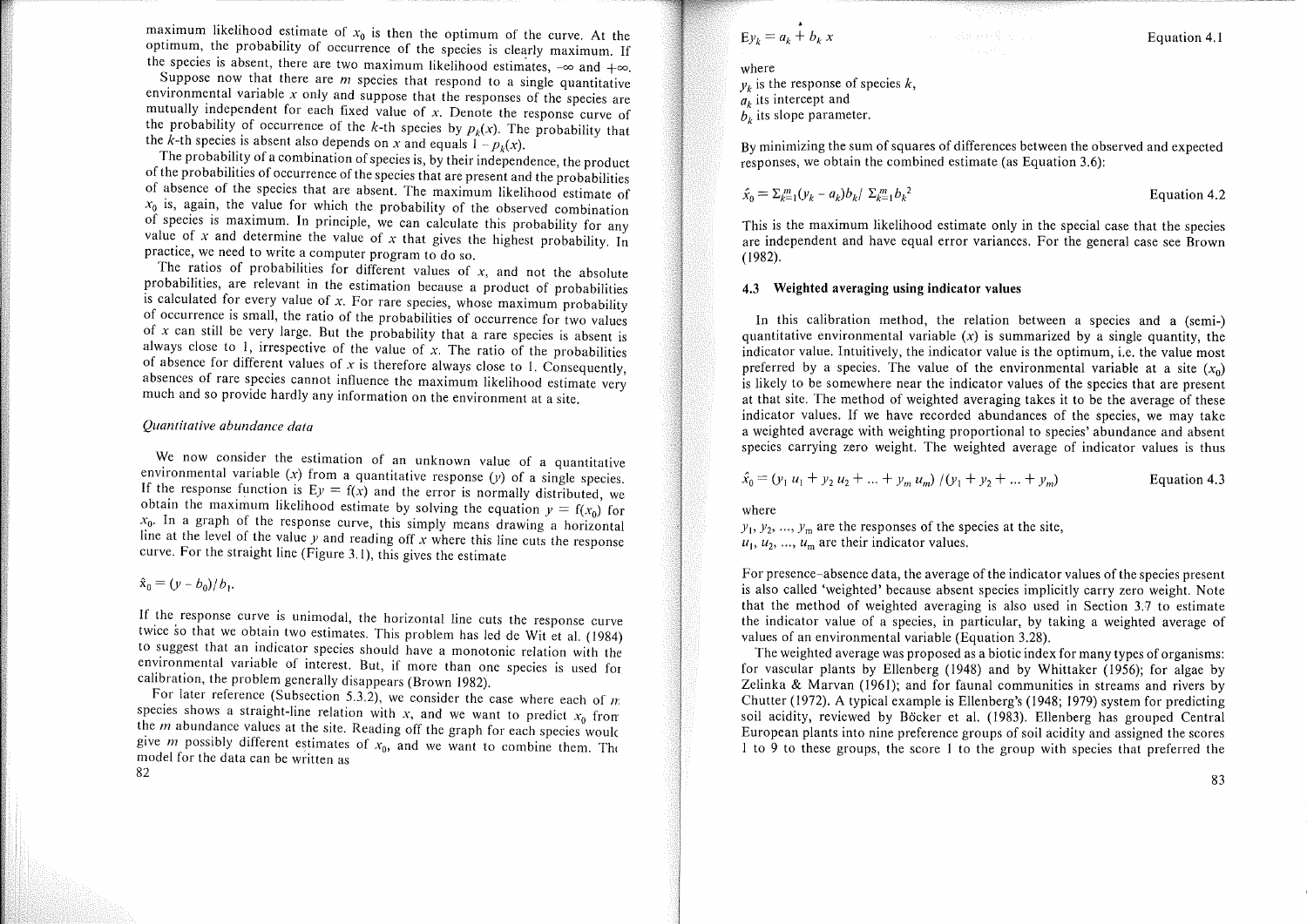most acid conditions and the score 9 to the group with species that preferred the most alkaline conditions. Ellenberg based this grouping on his field observations of the conditions under which particular species occurred and, to a lesser extent, on laboratory tests. The scores are thus the indicator values and are used to derive site scores by weighted averaging. In Ellenberg's system, the indicator values are ordinal and the resulting weighted average is a semiquantitative estimate of soil acidity. Ellenberg ( 1979), Rogister ( 1978) and Vevle & Aase (1980) demonstrated a strong relation between the weighted average for acidity based on plant composition and acidity actually measured in the field, thus confirming the empirical predictive value of the weighted average in Ellenberg's system.

From a theoretical viewpoint, it is surprising that the absent species have been disregarded in the weighted average, Apparently it is supposed that absent species do not provide information on the environment of a site (cf. Subsection 4.2.3). Further, each species is regarded as an equally good indicator in weighted averaging, whereas it is intuitively reasonable to give species with a narrow ecological amplitude more weight than species with a broader ecological amplitude. Ellenberg (1979) circumvented this problem by disregarding indifferent species; they were not assigned an indicator value. Zelinka & Marvan (1961) solved this problem in a heuristic way by assigning species not only an indicator value but also an indicator weight. Finally, because the indicator values are ordinal, calculating averages is a dangerous arithmetic operation; ordinal scale values are rather arbitrary, so they could be transformed monotonically without change of meaning. However the order of weighted averages calculated for different sites can be scrambled by such a transformation.

Ter Braak & Barendregt (1986) provided a theoretical justification of using the weighted average (Equation 4.3). For presence-absence data, the weighted average of indicator values is about as efficient as the maximum likelihood estimate of  $x_0$  if the response curves of the species are Gaussian logit curves (Equation 3.17) with equal tolerances and the species presences are independent and if, in addition:

- either the maximum probability of occurrence is very small for any species so that absent species provide no information on the environment (Subsection 4.2.3)
- $-$  or as illustrated in Figure 4.1, the indicator values (optima) are homogeneously distributed over a large interval around  $x_0$
- and the maxima of the response curves of species are equal.

If the condition of equal tolerances does not hold true, we must take a toleranceweighted version of the weighted average

$$
\hat{x}_0 = (\sum_{k=1}^m y_k u_k / t_k^2) / (\sum_{k=1}^m y_k / t_k^2)
$$

Equation 4.4

to retain high efficiency. Here,  $t_k$  is the tolerance of species k (Equation 3.17).

For quantitative abundance data, the method of weighted averaging can be justified analogously (ter Braak & Barendregt 1986). If the abundances follow a Poisson distribution· and the response curves are Gaussian curves (Equation 3.8) with homogeneously distributed optima, equal tolerances and maxima, the

84

~-------- ---------

 $\mathbb{R}$  weighted average again approximates the maximum likelihood estimate. This result may help to decide whether it is prudent to transform to presence-absence before the weighted average is calculated.

The conditions (homogeneously distributed optima, equal tolerances and max-<br>ima) together make a species packing model (Figure 4.1). This is an ecological model based on the idea that species evolve to occupy maximally separate niches with respect to a limiting resource. Christiansen  $\&$  Fenchel (1977, Chapter 3) provide a lucid introduction here. This idea applies also to the occurrence of competing species along environmental vanables (Whittaker et al. 1973). Response curves should therefore have minimum overlap.

Despite its theoretical basis, the species packing model is not likely to hold in real life. Nevertheless, the derivation of the weighted average provided above indicates the kind of situation in which the weighted average performs reasonably well. Species may not really be distributed according to the species packing model, but neither are they tightly clumped along environmental gradients; there is usually a fairly even turnover of species along gradients. In addition, Equation 4.4 shows how one can incorporate information on ecological amplitudes in the weighted

average. In lists of indicator values, the values are often expressed on an ordinal scale. For weighted averaging to be useful, the scale values (and, hence, the indicator values) must be chosen such that most species show fairly symmetric response curves. If this can be achieved, the weighted average is an informative semiquantitative biotic index. The method of weighted averaging of indicator values is



Figure 4.1 Species packing model: Gaussian logit curves of the probability  $(p)$  that a species occurs at a site, against environmental variable *x*. The curves shown have equispaced optima (spacing = 1), equal tolerances  $(t= 1)$  and equal maximum probabilities of occurrence  $(p_{\text{max}} = 0.5)$ .  $x_0$  is the value of x at a particular site.

85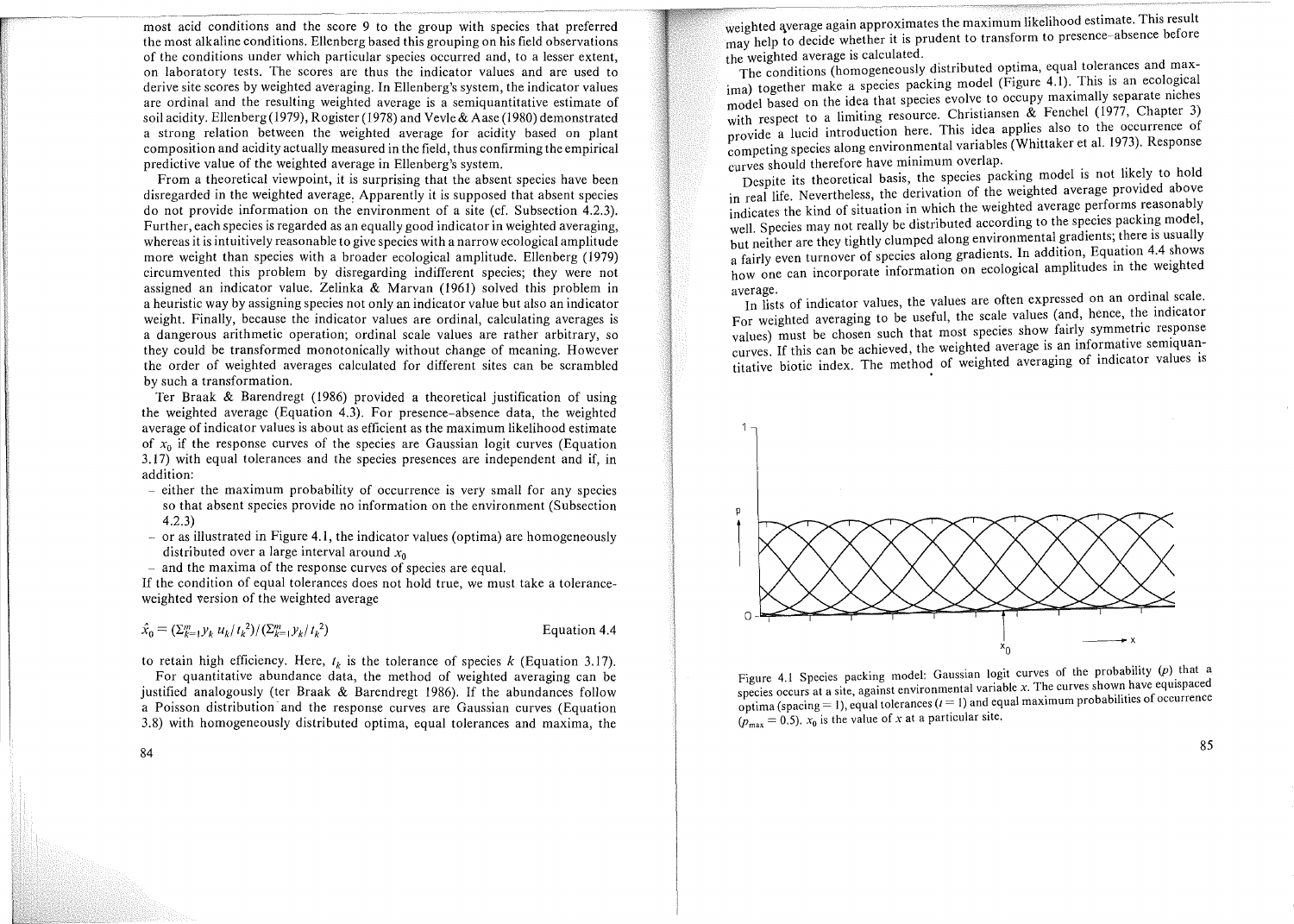also attractive to reveal a possible structure in data tables such as Table 0.1 of this book. We simply rearrange the species in order of their indicator value for a particular environmental variable and the sites in order of their weighted average, as in Section 3.7.

#### **4.4** Inverse regression

In Subsection 4.2.3, we discussed a calibration method for when abundance values of a species show a linear relation with the environmental variable of interest. An attractive alternative method is then inverse regression. In inverse regression, the training set is not used to construct response curves by regressing the responses of the species on the environmental variable; instead the environmental variable is taken as the response variable and the responses of the species as the explanatory variable. The regression equation so constructed is then directly the transfer function that is used for prediction. This method has attractive properties if the prior distribution of the environmental variable equals the distribution in the training set (Brown 1979).

The method of inverse regression can easily be extended to prediction on the basis of the responses of more than one species. Each species then makes an explanatory variable, so that the inverse regression is a multiple (least-squares) regression of the environmental variable on the response variables of the species. Predictions are again derived directly from the multiple regression equation so obtained. This method is most efficient if the relation between each of the species and the environmental variable is a straight line with a normal distribution of error (Equation 4.1) and if the environmental variable too has a normal distribution (Brown 1982).

However species do not in general have monotonic relations with environmental variables. For example, response surfaces of pollen types with respect to summer temperature and annual precipitation over large geographic regions are strongly non-linear (Bartlein et al. 1986). Inverse regression could not therefore be used to build one generally applicable transfer function to reconstruct past climates from pollen data. But response curves could be made about linear by limiting the geographic area and transforming the pollen data (Howe & Webb 1983). Therefore Bartlein & Webb (1985) subdivided a large geographic area into regions and, for the actual climatic reconstruction, chose among the transfer functions obtained separately for different regions by using an analogue method (a method to decide to which training set of modern pollen data (i.e. to which region) a fossil pollen sample is most similar). Inverse regression was thus just one step in the whole calibration procedure. A simpler procedure would be to fit nonlinear response functions first, as described by Bartlein et al. (1986), and to use these to reconstruct past climates by use of the maximum likelihood principle (Section 4.2).

## 4.5 **Bibliographic** notes

The history of the method of weighted averaging has been sketched in Section 4.3. Other biotic indices are listed in Sheenan (1984). Battarbee (1984) reviews various biotic indices for pH reconstruction from diatoms, including one based on inverse regression (see also Davis & Anderson 1985).

Much of the statistical literature on calibration is devoted to the prediction of a single quantitative variable on the basis of a single quantitative response variable, assuming a straight-line relation and a normal distribution of error. Brown (1979) compared the method of inverse regression with the Classical approach by first fitting response functions (Subsection 4.2.3). Calibration with polynomial response functions is treated, for instance, by Scheffe (1973), Schwartz (1977) and Brown (1982). Williams (1959, Chapter 9), Brown (1979), Brown (1982), and Naes & Martens (1984) discuss linear multivariate calibration, the prediction of one or more quantitative variables from more than one quantitative response variable, assuming a linear model.

Discrimination (calibration of a nominal explanatory variable) is treated by Lachenbruch (1975) in a general statistical context, by Titterington et a!. (1981) in a medical context and by Kanal (1974) in electrical engineering.

## 4.6 Exercises

*Exercise 4.1 Weighted averaging and maximum likelihood calibration with Gaussian logit curves* 

With data from Kruijne et al. (1967) on the occurrence of plant species and soil acidity (pH) in meadow fields, ter Braak & Looman (1986) fitted a Gaussian logit curve with respect to pH for each of the species. The curves of seven of the species are shown in Figure 4.2. Their parameters are:

| Species name           | Code | Optimum | Tolerance | Maximum |
|------------------------|------|---------|-----------|---------|
| Agrostis canina        | AC.  | 3.4     | 1.1       | 0.84    |
| Stellaria graminea     | SG   | 5.7     | 0.4       | 0.38    |
| Alopecurus geniculatus | AG   | 5.8     | 0.6       | 0.58    |
| Plantago major         | PМ   | 6.2     | 0.7       | 0.34    |
| <b>Bellis</b> perennis | ВP   | 6.4     | 0.5       | 0.89    |
| Hordeum secalinum      | HS   | 7.1     | 0.7       | 0.57    |
| Glechoma hederacea     | GН   | 8.1     | 1.5       | 0.55    |

Although the parameters were estimated from only 100 fields, we treat them in this exercise as the true parameters. For three meadow fields With a unknown soil acidity, we want to predict the soil acidity from the presences and absences of these seven species. The species that are present are in Field 1 AC, SG and BP, in Field 2 AG and BP, and in Field 3 HS and BP (species not mentioned are absent). Predict the pH of each of these fields: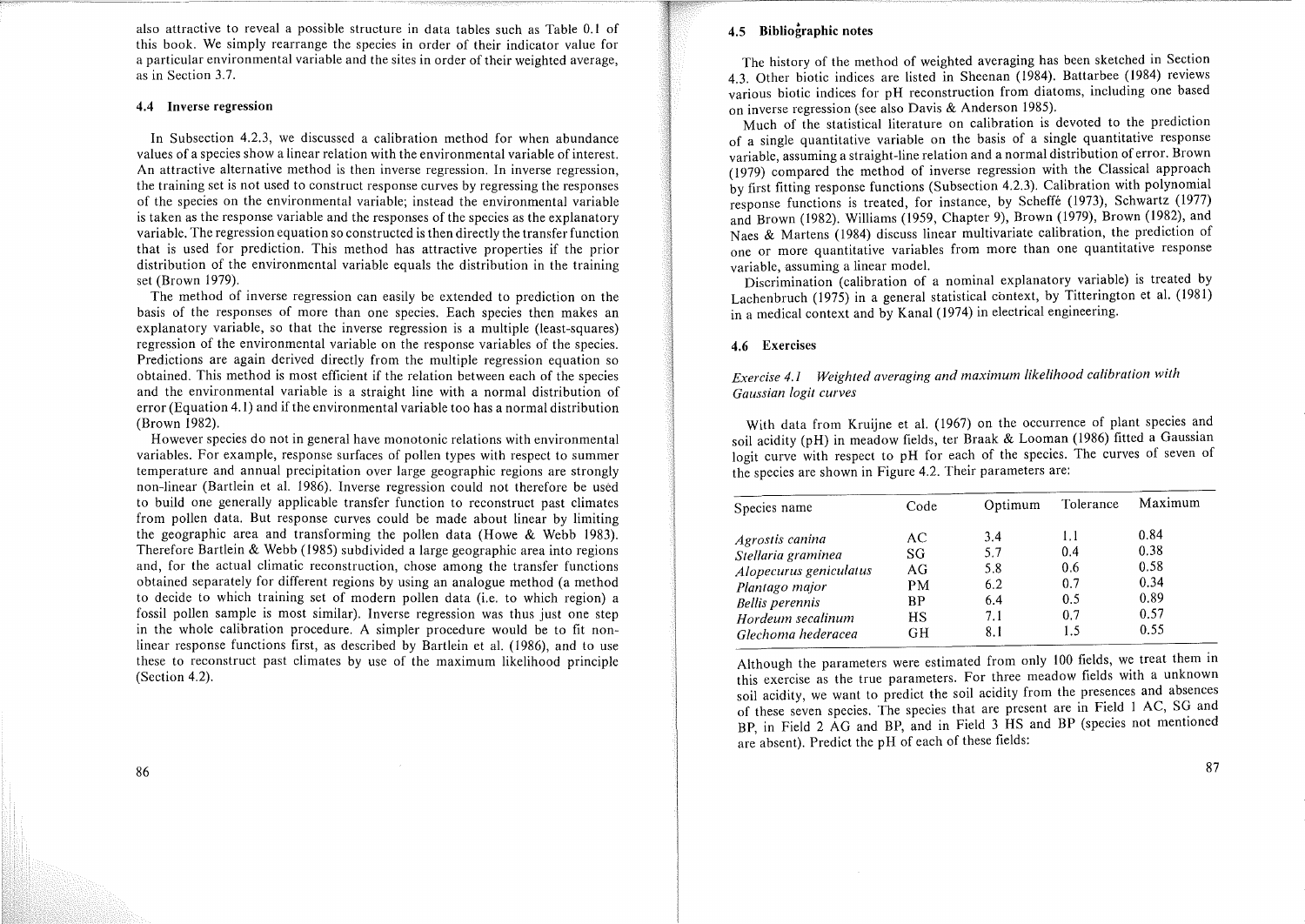

Figure 4.2 Probability of occurrence of seven contrasting species in relation to soil acidity (pH) in meadows, as fitted by logit regression. The curves can be identified by the code near their optimum indicated by dotted lines. The species arranged in order of their optima are: *Agrostis canina* (A C); *Stellaria graminea* (SG); *Alopecurus genicula/us* (AG); *Plantago major* (PM); *Bellis perennis* (BP); *Hordeum secalinum* (HS); *Glechoma hederacea* (GH). Nomenclature follows Heukels-van der Meijden (1983).

*Exercise 4.1.1* By the method of weighted averaging using the optima as indicator values.

Exercise 4.1.2 By the tolerance-weighted version of the method of weighted averaging (Equation 4.4).

Exercise 4.1.3 By the method of maximum likelihood. Hint: calculate the likelihood for a limited number of  $pH$  values, for example,  $pH = 5.0, 5.5, 6.0$ , 6.5, 7.0, 7.5 and next for the most likely value of these plus and minus 0.1. Use Equation 3.17 of Chapter 3 to calculate probabilities of occurrence. In that equation:  $c = \frac{1}{2}$  maximum/(1 – maximum).

Exercise 4.2 Calibration using a straight line

Predict, by using the results of Exercise 3.1, the relative sulphate concentration of a moorland pool in which *Frustulia rhomboides* var. *saxonica* occurs with 70 frustules.

*Exercise 4.3 Calibration using a Gaussian response curve* 

Predict, by using the results of Exercise 3.2, the February sea-surface temperatures of two samples in which the abundances of *Spongotrochus glacialis* are 20% and 60%, respectively.

### **4.7 Solutions** to exercises

*Exercise 4.1 Weighted averaging and maximum likelihood calibration with Gaussian logit curves* 

*Exercise 4.1.1* The weighted average (Equation 4.3) is for Field I *x*<sub>0</sub> = (1 × 3.4 + 1 × 5.7 + 0 × 5.8 + 0 × 6.2 + 1 × 6.4 + 0 × 7.1 + 0  $\angle (8.1)/(1 + 1 + 0 + 0 + 1 + 0 + 0) = 15.5/3 = 5.17.$ 

The prediction is thus pH 5.17. Analogously, the weighted average for Field 2 is 6.10 and for Field 3 is 6.75.

*Exercise 4.1.2* The tolerance weighted version of the weighted average (Equation

4.4) gives for Field 1<br>  $\hat{x}_0 = (1 \times 3.4/1.1^2 + 1 \times 5.7/0.4^2 + 0 \times 5.8/0.6^2 + ... + 0 \times 8.1/1.5^2)/(1/1.5^2)$  $1.1^2 + 1/0.4^2 + ... + 0/1.5^2 = 64.03/11.08 = 5.78$ . For Field 2 we obtain 6.15 and for Field 3 we obtain 6.64.

*Exercise 4.1.3* With Equation 3.17, we obtain the probability of occurrence  $(p_k)$ at pH 5.0, which is for AC 0.646, for SG 0.117, for AG 0.362, for PM 0.106, for BP 0.138, for HS 0.015 and for GH 0.126. The probability that the k-th species is absent is  $1 - p_k$ . For pH 5.0, the likelihood of the species combination of Field 1 (AC, SG and BP present) is therefore  $0.646 \times 0.117 \times (1 - 0.362) \times (1 - 0.106) \times$  $0.138 = (1 - 0.015) \times (1 - 0.126) = 0.0051.$ 

For pH 5.5, 6.0, 6.5, 7.0 and 7.5, we obtain likelihoods of 0.0244, 0.0094, 0.0008, 0.0000, 0.0000, respectively. The maximum of these likelihoods is 0.0244, at pH 5.5. The likelihoods at pH 5.4 and 5.6 are slightly lower and, within the precision of 0.1, 5.5 is the maximum likelihood prediction of the pH of Field I.

For Field 2, the likelihood at pH 5.0 becomes 0.0121; the maximum (0.083) occurs at pH 6.0. Slightly lower likelihoods are obtained for pH 5.9 and 6.1. The maximum likelihood prediction is thus 6.0.

For Field 3 the likelihood at pH 5.0 becomes 0.0003; the maximum of the six likelihoods occurs at pH 7.0. pH 7.1 gives a slightly higher likelihood, whereas for pH 7.2 the likelihood decreases again. The maximum likelihood prediction is thus 7.1.

# *Exercise 4.2 Calibration using a straight line*

In Exercise 3.1, the regression equation E log<sub>e</sub> (*Frustulia* count + 1) = 5.848 -5.96  $S_{\text{rel}}$  was obtained. In the pool under study, the count is 70, so that  $y = \log_e (70$  $+ 1$ ) = 4.263. Replacing the left side of the regression equation by 4.263, we obtain  $S_{\text{rel}} = (5.848 - 4.263)/5.96 = 0.27.$ 

88